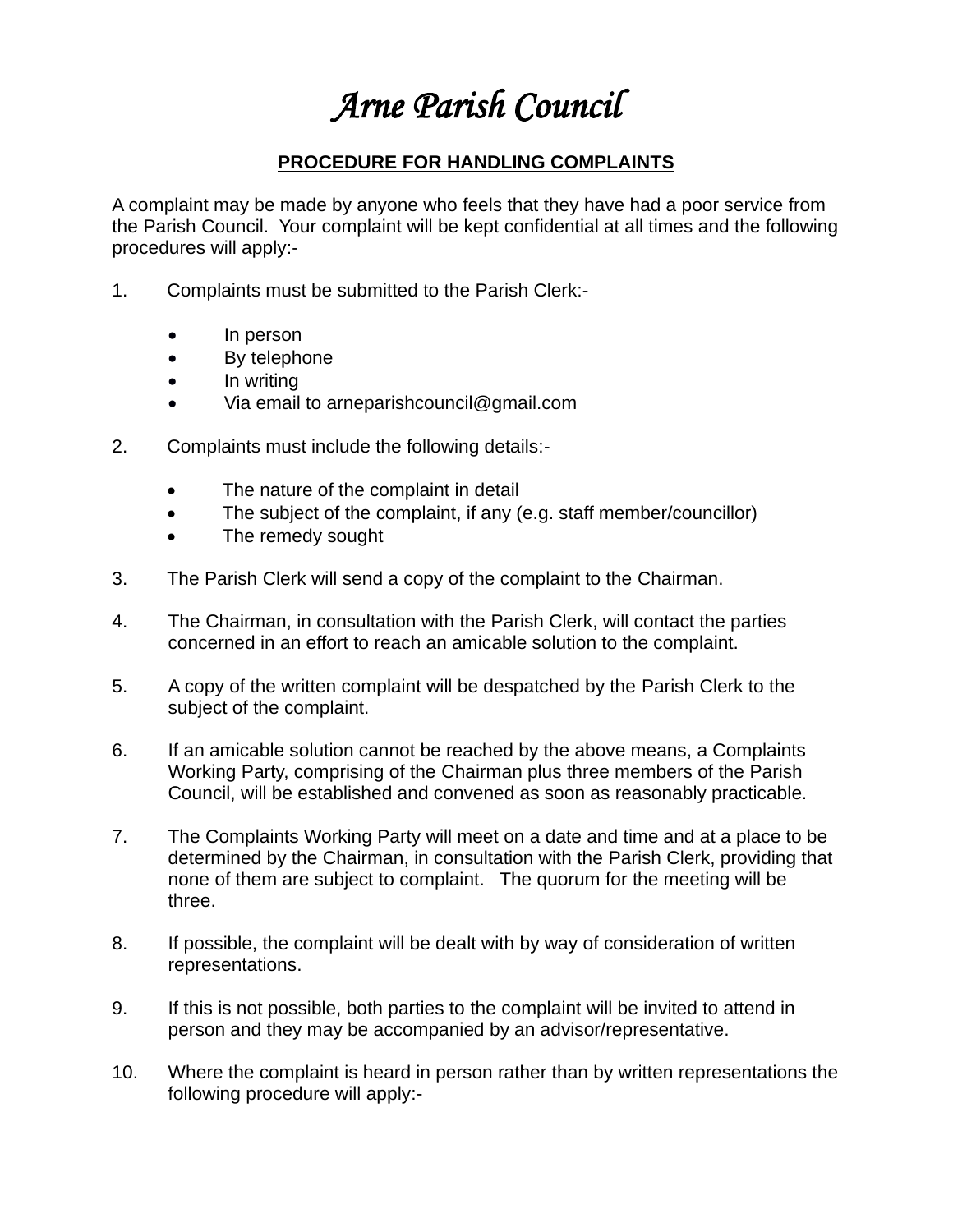- The Chairman will invite the complainant to state in full the details of the complaint.
- The subject of the complaint will be invited to question the complainant.
- The members of the Complaints Working Party will be allowed to question the complainant.
- The subject will be invited to answer the complaint.
- The complainant will be invited to question the subject.
- The members of the Complaints Working Party will be allowed to question the subject.
- The complainant will sum up.
- The subject of the complaint will sum up.
- The complainant and the subject will withdraw.
- The Complaints Working Party will consider the evidence and come to decision in respect of the complaint.
- Where the complaint is upheld in full or in part, the Complaints Working Party will recommend a remedy to the complaint.
- The complainant and the subject of the complaint will be invited back into the meeting and advised of the decision.

The Complaints Working Party shall forward details of any complaint and the manner in which it has been dealt with, via the Parish Clerk, for report to the next full meeting of the Parish Council.

#### **N.B.**

- Should the complaint be against the Chairman, the Vice Chairman will lead the proceedings.
- Should the complaint be against the Clerk, the Clerk will not attend the Complaints Working Party meeting.